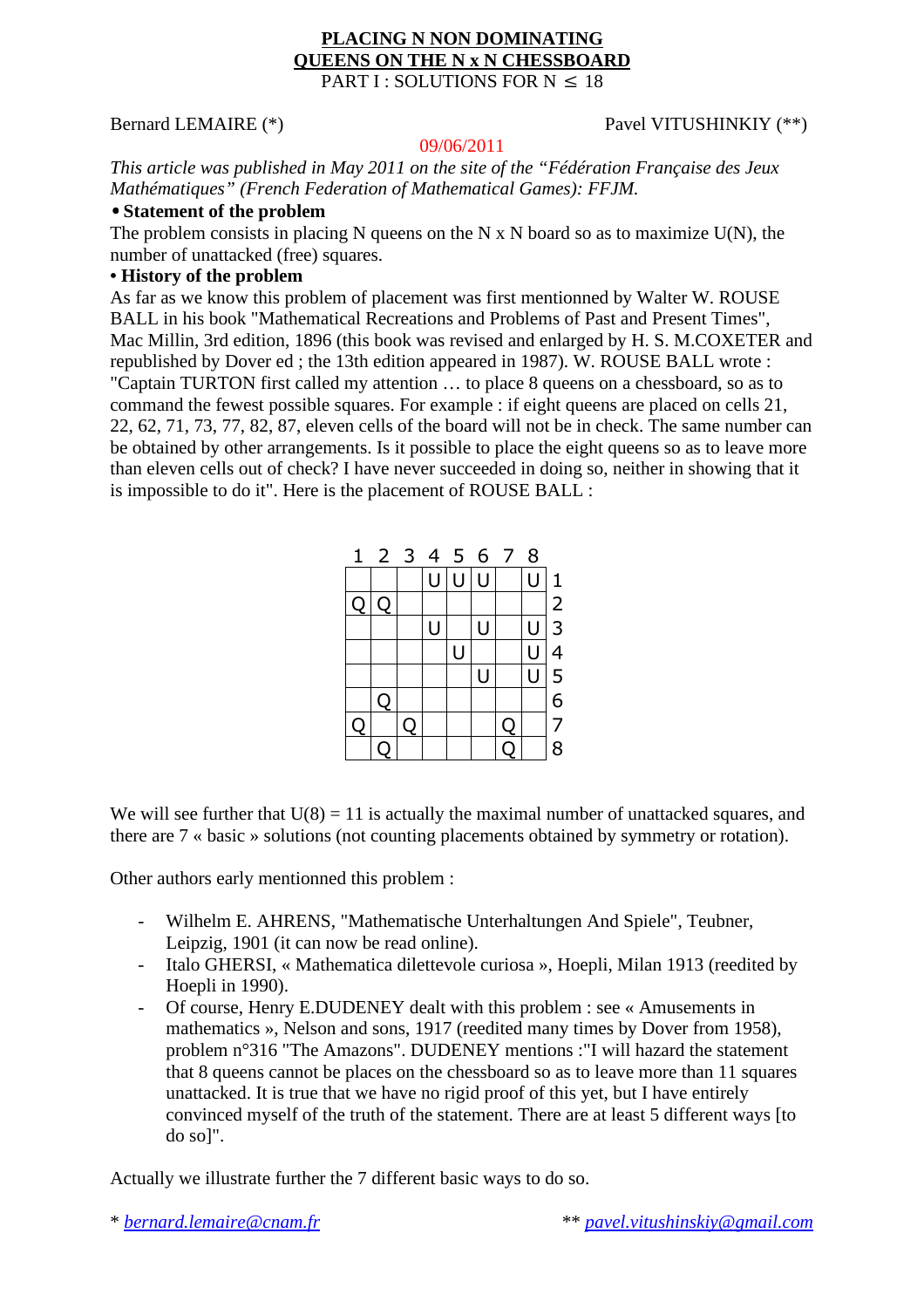"Basic" means that all the other solutions can be deduced from these 7 basic ones, by symmetry and/or rotation.

During the 1970's Stephen AINLEY found placements giving the results below :

| N 4 5 6 7 10 12 14 18 19 22                |  |  |  |  |  |
|--------------------------------------------|--|--|--|--|--|
| $\boxed{U(N)$ 1 3 5 7 22 36 56 111 132 186 |  |  |  |  |  |

These values were later shown to be optimal for  $N \le 16$ , and are presumed optimal for  $N \ge 17$ . S. AINLEY published the book : « Mathematical Puzzles », G. BELL and sons, U.K. 1977 and contributed several times to Martin GARDNER's column in the « Scientific American » (June 1972, Feb 1978, etc).

In the Argentinian review « El Acertijo », # 6 (1993) two solutions were published : For  $N = 9$ ,  $U(9) = 18$ , by Diego BRACAMONTE. For  $N = 11$ ,  $U(11) = 30$ , by Rodolfo KURCHAN. Further publications in « El acertijo » appeared in : # 13 (1994) and # 15 (1996). Also in : « Los Acertijeros Boletin » R.KURCHAN, # 26 (1997).

From 1995, Mario VELUCCHI of Pisa (Italy) systematically studied the problem ; He established that the known values of  $U(N)$  for N<17, are optimal ; He also gave placements believed to be optimal for  $17 \le N \le 22$ . He later continued this work for  $23 \le N \le 30$ . together with Johan CLAES and Mioshi NAGAI (Japan), but whithout proof of optimality. He also gave the numbers of equivalent optimal solutions (« variants ») for  $N \le 16$ , cf the french review "Jouer Jeux Mathématiques", n°19.

These results were to be published in the J.R.M,  $\# 28/4$  (1996-97) ... but did not appear ; moreover most of them are not (or no longer) accessible on the Internet (in particular the corresponding placements of the N queens leaving U(N) unattacked squares) : Only partial result can be found in N.J.A SLOANE (on-line Encyclopedia of Integer Sequences ; OEIS Foundation : A001366 is a table listing UCN) for  $N = 1$  to 30, (see also « Revision history for A001366 ») but these pages do not give the corresponding placements of the queens.

#### • **Aim of this article**

Our intention in this article is to fill the gaps and investigate placements for larger boards :

- Show the optimal placements of N Queens on the N x N board, with all their possible variants for  $N \le 16$  (we recreated results of M.VELUCCHI et al.).
- Show some best known placements for  $17 \le N \le 30$  with several variants. Actually boards with size  $N \ge 19$  are treated in part II.
- Extend the problem for  $31 \le N \le 45$ : in part II we give « good » placements (with variants) ; Most are thought to be optimal : a challenge for future followers !
- Provide an « asymptotic » study for the behaviour of several heuristics.

N.B : this research work was done in a spirit of recreational mathematics (only using computer-aided human intelligence !). This optimization problem can be modelled and solved using a 0-1 linear program (cf Part II) for N not too large.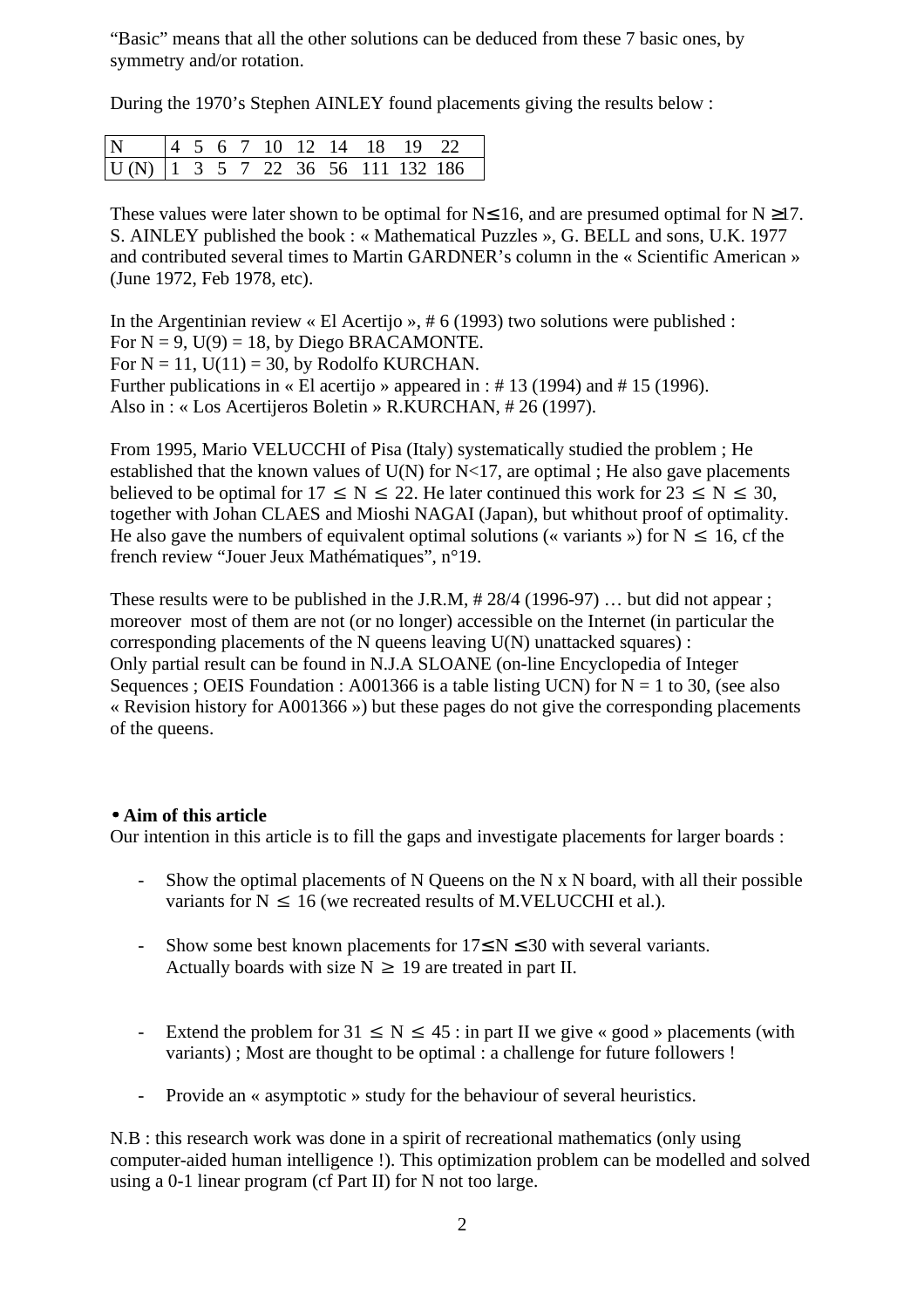# **N = 4 : THE 25 SOLUTIONS : U(4) = 1**



• There are 4 symetrical solutions : n°8, 17, 24, 25.

• There is only one solution for which the unattacked (« free ») square is not on an edge of the board : n°24. [as pointed out by Mr Alain Joisel).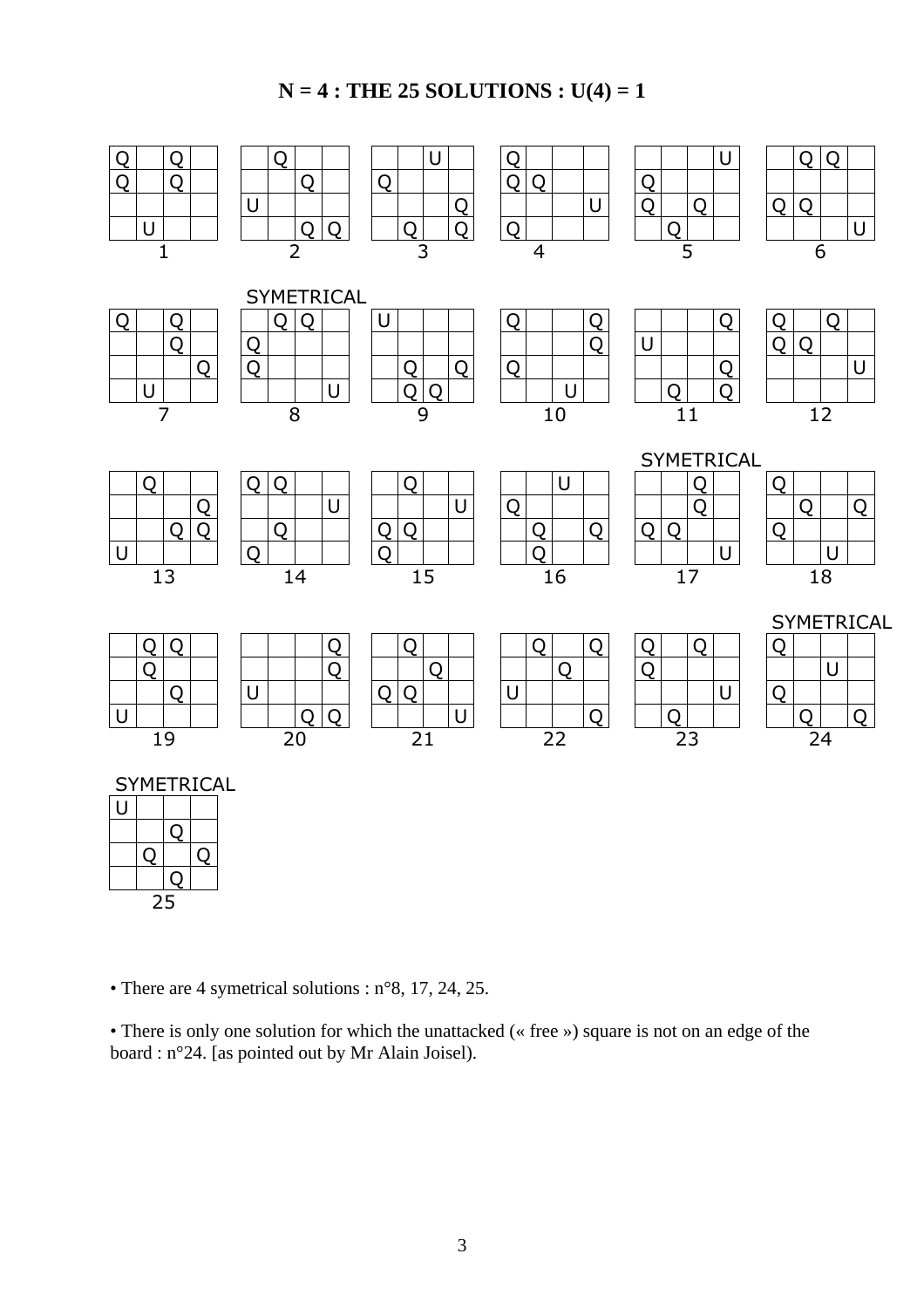

**N = 6 : THE 3 SOLUTIONS ; U(6) = 5** 

# **N = 7 : 38 SOLUTIONS ; U(7) = 7**

This is a very particular case since  $U(N) = N$  for  $N = 7$ ; So one can deduce from any solution S another one : S<sup>\*</sup>. Just replace each queen of S by an unattacked (« free ») square in S<sup>\*</sup>; reciprocally, each free square of S is replaced by a queen in S\*. Hence we show below only 19 of the 38 solutions : the 19 solutions that are not shown here can be deduced from the 19 solutions shown below, using the transformation  $S \rightarrow S^*$ .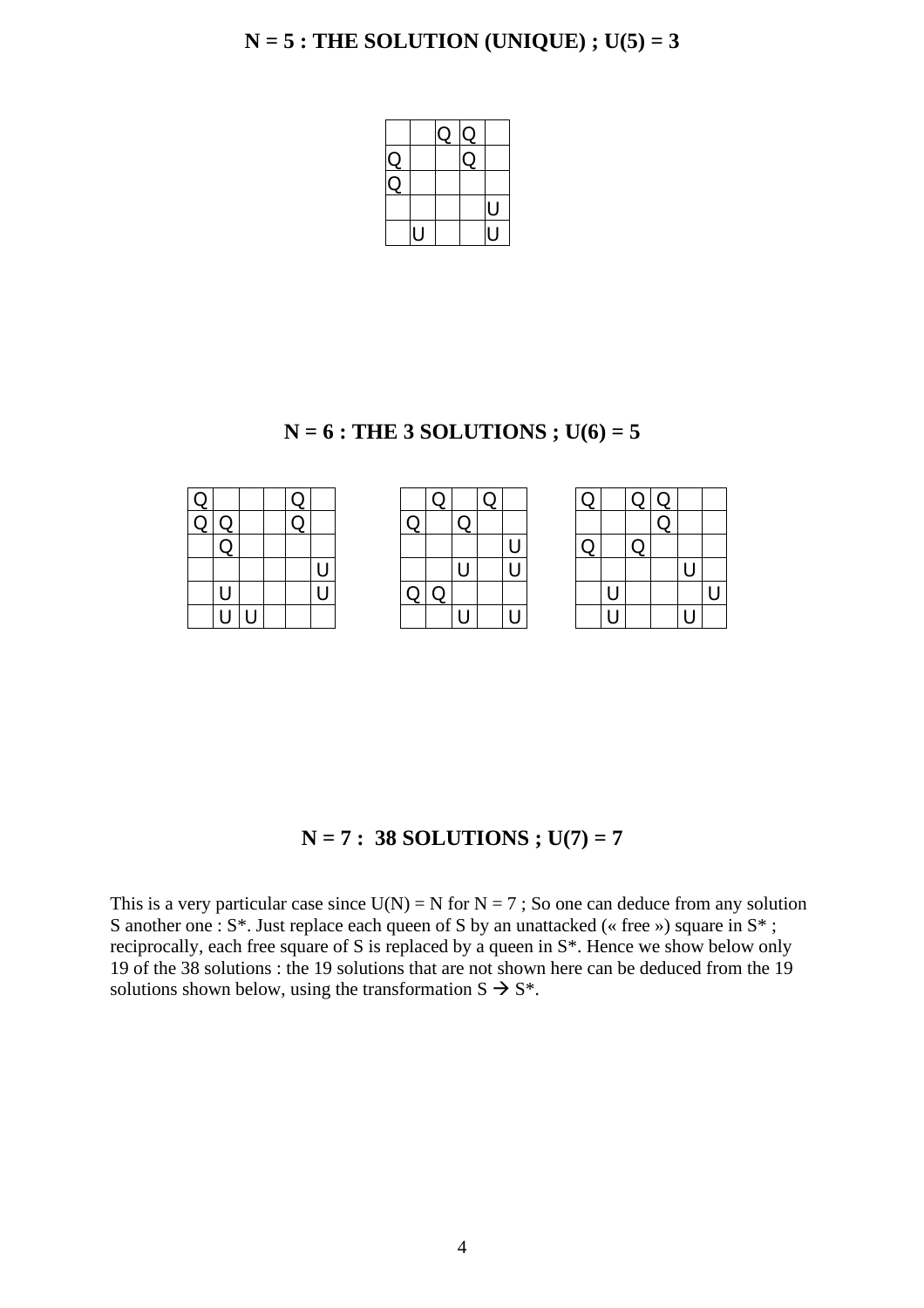|   | Q |   |    |   |   |   |   | Q |   |        |    |   |   |   | Q |   |        |   |   |   |           | Q                          |        |     |    |   |                |
|---|---|---|----|---|---|---|---|---|---|--------|----|---|---|---|---|---|--------|---|---|---|-----------|----------------------------|--------|-----|----|---|----------------|
|   |   |   |    |   |   | U |   |   |   |        |    |   | U |   |   |   |        | U |   | U |           |                            |        |     |    |   |                |
|   |   | U |    |   |   | U |   |   |   |        |    |   | U | Q |   |   |        |   |   |   |           |                            | U      |     |    |   | U              |
|   |   | U | U  |   |   |   |   |   | U | $\cup$ |    |   | U |   |   | U | $\cup$ |   |   | U |           |                            | $\cup$ |     |    |   | $\bigcup$      |
|   |   | U | U  |   |   |   |   |   | U | $\cup$ |    |   |   |   |   |   | U      | U |   |   |           |                            | $\cup$ | U   |    |   |                |
|   |   |   | 13 |   |   |   |   |   |   |        | 14 |   |   |   |   |   | 15     |   |   |   |           |                            |        |     | 16 |   |                |
| O | Ω |   |    | Q |   |   | Q |   |   |        | Q  |   |   | Q |   |   |        |   | Q |   | <b>UU</b> |                            |        |     |    | U |                |
| Q | Q |   |    | Q |   |   |   | O |   |        | Q  |   |   |   | Q | Q |        |   | Q |   |           | $\cup$                     | U      |     |    | U |                |
|   | Q |   |    |   |   |   | Q |   |   |        | Q  |   |   |   |   | Q |        |   |   |   |           |                            | U      |     |    |   |                |
|   |   |   |    |   | U |   |   | Q |   |        |    |   |   |   |   |   |        |   |   | U |           |                            |        |     |    |   | $\overline{Q}$ |
|   |   | U |    |   |   | U |   |   |   | U      |    | U |   |   |   |   | U      |   |   | U |           |                            |        | Q   |    |   | Q              |
|   |   | U | U  |   |   |   |   |   | U |        |    |   | U |   |   |   | U      | U |   |   |           |                            |        | O   | ∩  |   |                |
|   |   | U | U  |   |   |   |   |   | U | $\cup$ |    | U |   |   |   |   | U      | U |   |   |           | 'nanananan'i mananan'i man |        | ∩   | ∩  |   |                |
|   |   |   | 17 |   |   |   |   |   |   |        | 18 |   |   |   |   |   | 19     |   |   |   |           |                            |        | 19* |    |   |                |

An example of the transformation  $S \rightarrow S^*$  is given above : 19  $\rightarrow$  19\*

Q Q | Q Q | Q | | Q Q | Q | | Q | | Q | Q | | Q | | Q | | Q | | Q | | Q | | Q | | Q Q Q Q Q Q Q Q Q Q Q

|    | $\overline{Q}$ |   | Q |   |   |   |
|----|----------------|---|---|---|---|---|
|    |                |   |   |   | U | U |
| Q  | Q              |   |   |   |   |   |
| ้ว |                |   |   |   |   |   |
|    |                |   |   | U |   | U |
|    |                |   |   |   | U |   |
|    |                | U |   |   |   | Ù |
|    |                |   | q |   |   |   |

|   |  |          |  | U |  |  |               |   |  |  |     |   |   |  |  |     |  |  |
|---|--|----------|--|---|--|--|---------------|---|--|--|-----|---|---|--|--|-----|--|--|
| Q |  |          |  |   |  |  |               |   |  |  |     |   |   |  |  |     |  |  |
| Q |  |          |  |   |  |  |               |   |  |  |     | ∼ | ◡ |  |  |     |  |  |
|   |  |          |  |   |  |  |               | J |  |  |     |   |   |  |  |     |  |  |
|   |  |          |  |   |  |  |               |   |  |  |     |   | ╰ |  |  |     |  |  |
|   |  |          |  |   |  |  |               |   |  |  |     |   |   |  |  |     |  |  |
|   |  | <u>—</u> |  |   |  |  | $\sim$ $\sim$ |   |  |  | . . |   |   |  |  | . . |  |  |

| Q |          |  |  |  |  |          |  |  |  |     |  |  |  |  |    |
|---|----------|--|--|--|--|----------|--|--|--|-----|--|--|--|--|----|
| Q |          |  |  |  |  |          |  |  |  |     |  |  |  |  |    |
|   |          |  |  |  |  |          |  |  |  |     |  |  |  |  |    |
|   |          |  |  |  |  |          |  |  |  |     |  |  |  |  |    |
|   |          |  |  |  |  |          |  |  |  |     |  |  |  |  |    |
|   | $\Omega$ |  |  |  |  | 1 $\cap$ |  |  |  | . 1 |  |  |  |  | 12 |

| Q |   |                           |    | Q         |   |
|---|---|---------------------------|----|-----------|---|
| า |   |                           |    | $\vec{C}$ |   |
|   |   |                           |    |           |   |
|   |   |                           |    |           | U |
|   |   |                           |    |           | Ù |
|   | U | $\underline{\mathsf{U}}$  |    |           |   |
|   |   | $\overline{\overline{U}}$ | U  |           |   |
|   |   |                           | 12 |           |   |

| $\overline{Q}$ |               | Q |               |   |   |  |
|----------------|---------------|---|---------------|---|---|--|
|                |               |   | $\frac{Q}{Q}$ |   |   |  |
| Q              |               |   |               |   |   |  |
|                |               |   |               | U |   |  |
|                |               |   |               |   | U |  |
|                | $\frac{U}{U}$ |   |               | U |   |  |
|                |               |   |               |   | U |  |
|                |               |   |               |   |   |  |

| ${\bf Q}$ |   |   | Q              | Q |   |   |
|-----------|---|---|----------------|---|---|---|
|           |   |   | $\overline{a}$ |   |   |   |
| Q         |   |   |                |   |   |   |
|           |   |   |                |   |   |   |
|           | U |   |                |   | U |   |
|           |   | U |                |   |   | U |
|           |   | U |                |   | U |   |
|           |   |   |                | 6 |   |   |



|   |        |   | Į |     |   |
|---|--------|---|---|-----|---|
| Q |        |   |   |     |   |
| J |        |   |   |     |   |
|   |        |   |   | $U$ |   |
|   | $\cup$ |   |   | Ū   | Ū |
|   |        | U |   |     |   |
|   |        | Ŕ |   |     |   |

|              |        | Q | Q |   | $\mathcal{Q}$ |  |
|--------------|--------|---|---|---|---------------|--|
| $\mathsf Q$  |        |   |   |   |               |  |
|              |        |   |   |   |               |  |
| $\mathcal Q$ |        |   |   |   |               |  |
|              |        |   |   | U |               |  |
|              | $\cup$ |   |   |   |               |  |
|              | Ū      |   |   | U |               |  |
|              |        |   | ٠ |   |               |  |

| Q |  |  |     |  |   |  |   |  |  |   |   |  |  |  |  |
|---|--|--|-----|--|---|--|---|--|--|---|---|--|--|--|--|
|   |  |  | . . |  |   |  |   |  |  |   |   |  |  |  |  |
| Q |  |  |     |  | J |  |   |  |  |   |   |  |  |  |  |
|   |  |  |     |  |   |  |   |  |  |   | ∼ |  |  |  |  |
|   |  |  |     |  | J |  |   |  |  | ◡ |   |  |  |  |  |
|   |  |  |     |  |   |  | ገ |  |  |   | ∼ |  |  |  |  |
|   |  |  |     |  |   |  |   |  |  |   |   |  |  |  |  |

| Q                       |   | Q |   |   |   | $\mathsf C$ |
|-------------------------|---|---|---|---|---|-------------|
|                         |   |   |   | U |   |             |
|                         | U |   | U |   | U |             |
|                         |   |   |   | U |   |             |
| $\overline{\textbf{Q}}$ |   |   |   |   |   | Q           |
|                         |   |   | U | U |   |             |
| Ų                       |   |   |   |   |   |             |
|                         |   |   |   |   |   |             |

| Ų |   |          | Q         | Q  |   | $\dot{\mathsf{Q}}$ |
|---|---|----------|-----------|----|---|--------------------|
|   |   |          | $\vec{Q}$ |    |   |                    |
| Ú |   |          |           | Ċ, |   |                    |
|   |   | U        |           |    |   |                    |
|   | U |          |           |    | U |                    |
|   |   | <u>U</u> |           |    |   |                    |
|   | Ù |          |           |    | U |                    |
|   |   |          | л         |    |   |                    |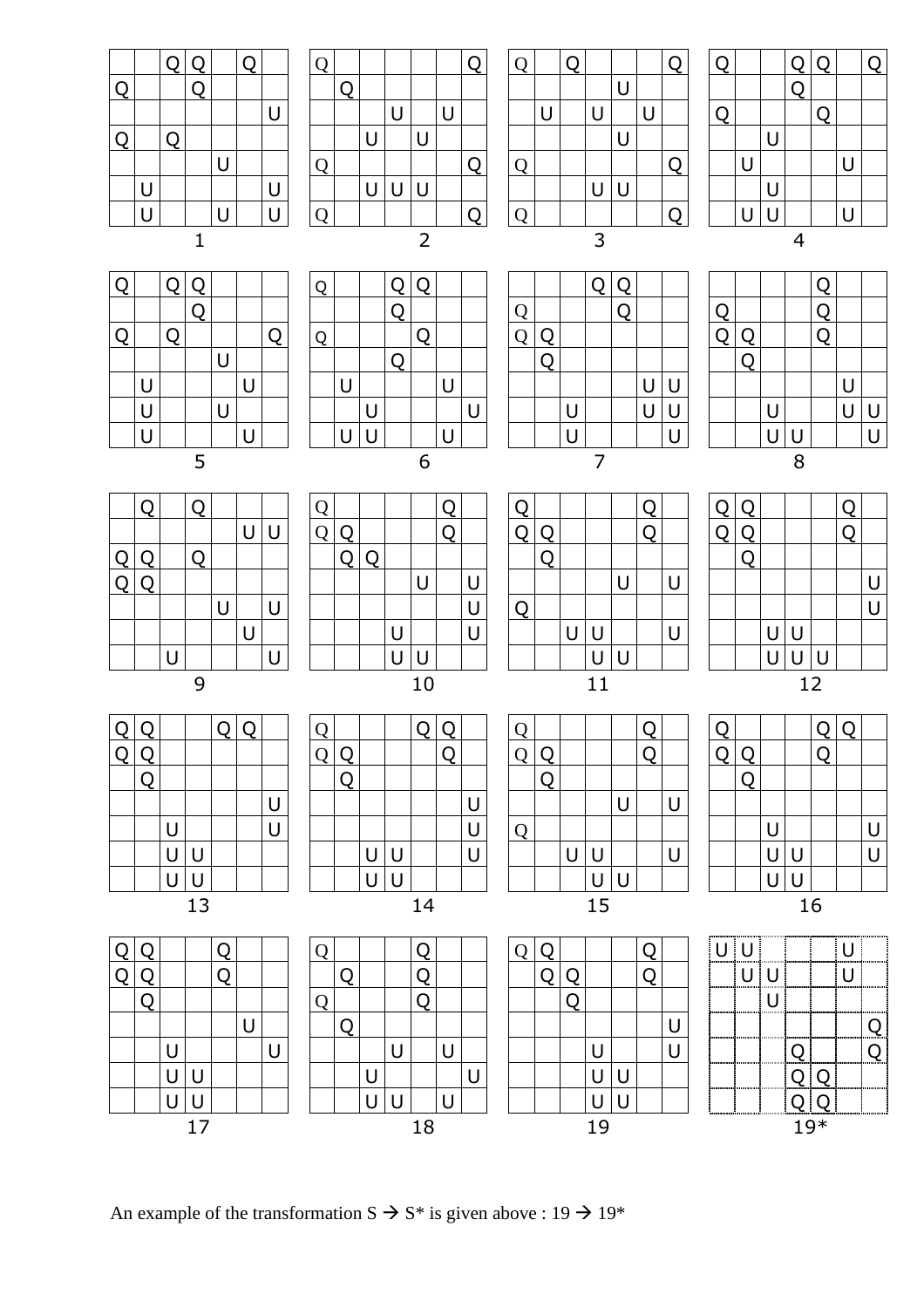# **8 QUEENS ON 8 x 8 BOARD LEAVING U(8) = 11 FREE SQUARES :**

DUDENEY'S SOL.

| Ü |   |   | О | U |   |   |
|---|---|---|---|---|---|---|
| Q |   |   |   |   |   |   |
|   |   |   |   |   |   |   |
|   |   |   |   |   | U |   |
|   |   |   |   |   | U | U |
|   | U |   |   |   | Ū | Ù |
|   | Ū | U |   |   |   | Ū |
|   | Ū | U |   |   |   |   |

| ∩<br>Q |  |  |  | . . |  |  |  |  |  |  |  |  |  |  |
|--------|--|--|--|-----|--|--|--|--|--|--|--|--|--|--|
|        |  |  |  |     |  |  |  |  |  |  |  |  |  |  |
|        |  |  |  |     |  |  |  |  |  |  |  |  |  |  |
|        |  |  |  |     |  |  |  |  |  |  |  |  |  |  |
|        |  |  |  |     |  |  |  |  |  |  |  |  |  |  |
|        |  |  |  |     |  |  |  |  |  |  |  |  |  |  |
|        |  |  |  |     |  |  |  |  |  |  |  |  |  |  |
|        |  |  |  |     |  |  |  |  |  |  |  |  |  |  |
|        |  |  |  |     |  |  |  |  |  |  |  |  |  |  |

| ⌒ |   |   |  |   |  |  |  |  |  |  |  |            |  |  |
|---|---|---|--|---|--|--|--|--|--|--|--|------------|--|--|
| ∩ |   |   |  |   |  |  |  |  |  |  |  |            |  |  |
|   |   |   |  |   |  |  |  |  |  |  |  |            |  |  |
|   |   |   |  |   |  |  |  |  |  |  |  |            |  |  |
|   | U |   |  | ⊾ |  |  |  |  |  |  |  |            |  |  |
|   | U | L |  |   |  |  |  |  |  |  |  |            |  |  |
|   |   |   |  |   |  |  |  |  |  |  |  |            |  |  |
|   |   |   |  |   |  |  |  |  |  |  |  | SYMETRICAL |  |  |

# ROUSE BALL'S SOL

|  |   |   | U                 | U |
|--|---|---|-------------------|---|
|  |   | U |                   | Ù |
|  | U |   | U                 | Ū |
|  |   |   |                   |   |
|  | U | U | U                 |   |
|  |   |   | <b>SYMETRICAL</b> |   |

|   | ___ |  | __ | ___ |  |  |  |  |  |  |  |  |  |  |
|---|-----|--|----|-----|--|--|--|--|--|--|--|--|--|--|
|   |     |  |    |     |  |  |  |  |  |  |  |  |  |  |
| ◠ |     |  |    |     |  |  |  |  |  |  |  |  |  |  |
|   |     |  |    |     |  |  |  |  |  |  |  |  |  |  |
|   |     |  |    |     |  |  |  |  |  |  |  |  |  |  |
|   |     |  |    |     |  |  |  |  |  |  |  |  |  |  |
|   |     |  |    |     |  |  |  |  |  |  |  |  |  |  |
| ∩ |     |  |    |     |  |  |  |  |  |  |  |  |  |  |
|   |     |  |    |     |  |  |  |  |  |  |  |  |  |  |

| ⌒ |  |  |  |  |  |  |  |  |  |  |  |  |   |
|---|--|--|--|--|--|--|--|--|--|--|--|--|---|
|   |  |  |  |  |  |  |  |  |  |  |  |  |   |
|   |  |  |  |  |  |  |  |  |  |  |  |  |   |
|   |  |  |  |  |  |  |  |  |  |  |  |  |   |
|   |  |  |  |  |  |  |  |  |  |  |  |  |   |
| ∩ |  |  |  |  |  |  |  |  |  |  |  |  | U |
|   |  |  |  |  |  |  |  |  |  |  |  |  |   |

| $\overline{\phantom{a}}$ |                |  |  |   |
|--------------------------|----------------|--|--|---|
|                          |                |  |  |   |
|                          |                |  |  |   |
|                          |                |  |  | U |
|                          | U              |  |  |   |
|                          | $\overline{U}$ |  |  |   |
|                          |                |  |  |   |

# 7 BASIC SOLUTIONS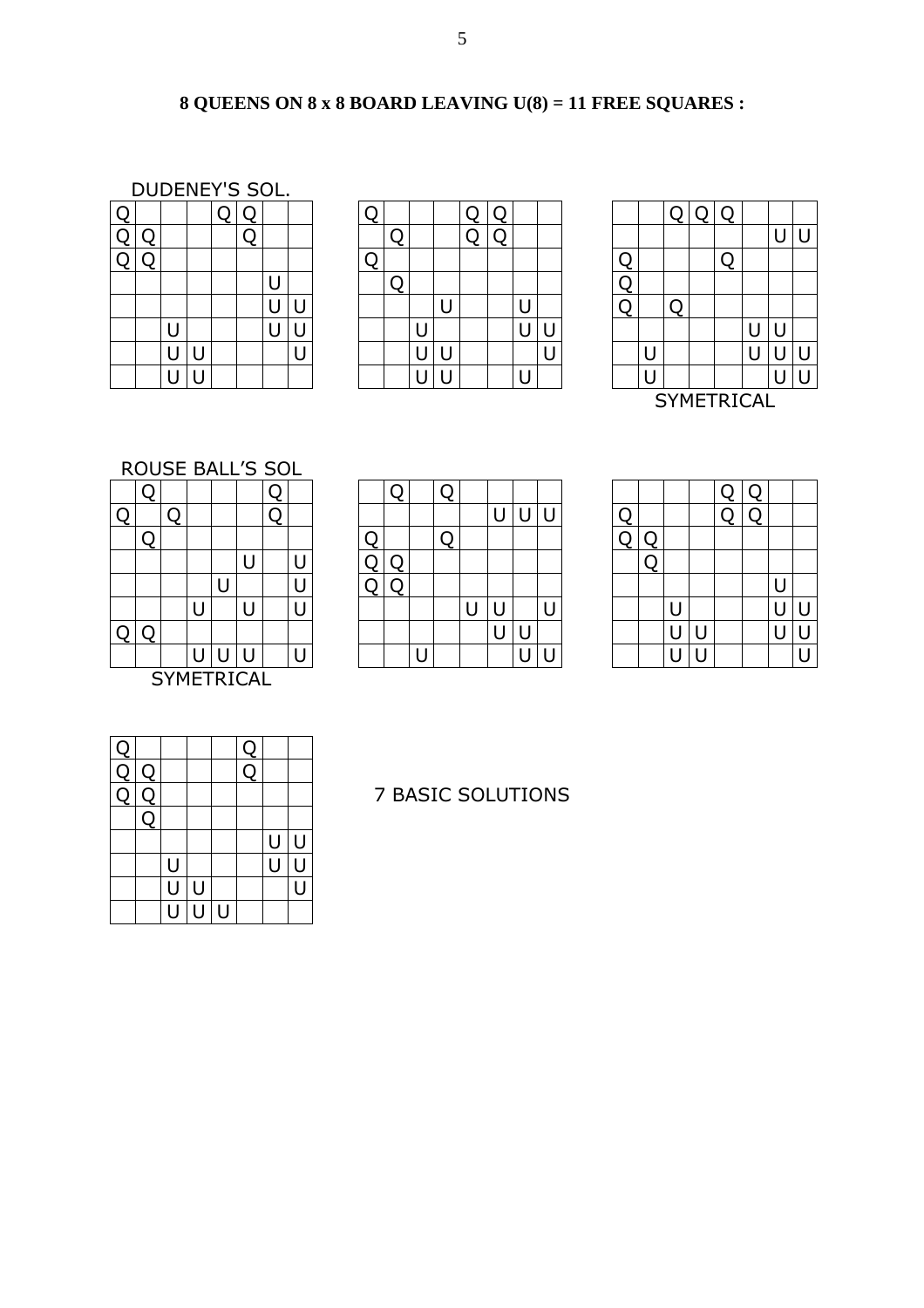# **FOR N = 9 AND FOR N = 10 IS THE SOLUTION UNIQUE :**



Notice the pattern for  $N = 9$ : **Non Adjacent Queens placed in the 4 corners of the board. It is** first one of a long series … We call it : **4NAQ**

#### THE TWO SOLUTIONS FOR N = 11 :

#### $U(11) = 30$

| Q |   |  |     |   |   |   | Q | Ω | O |   |   |   | Q |   | Q        |
|---|---|--|-----|---|---|---|---|---|---|---|---|---|---|---|----------|
|   |   |  | ' ' |   |   |   |   |   |   | Н | U | U |   |   |          |
| Ο |   |  |     |   |   |   | Ω |   | C |   |   |   | Q |   | $\Omega$ |
|   |   |  |     |   |   |   |   |   |   |   |   | U |   |   |          |
|   | U |  |     |   |   |   |   |   |   |   |   |   |   |   |          |
|   | U |  |     |   |   |   |   |   |   |   |   | U |   | U |          |
|   | U |  |     | J |   |   |   |   |   |   |   |   |   | Ù |          |
|   |   |  |     |   | - |   |   |   |   |   |   | U |   |   |          |
|   |   |  |     |   |   |   | O |   | O |   |   |   |   |   | Q        |
|   |   |  |     |   |   | U |   |   |   |   |   |   |   |   |          |
| Q |   |  |     |   |   |   | Ο |   |   |   |   |   |   |   |          |

| Q |   | Ω |   |   |  |   |   |  |   | ∩ |   |     |  |   | ∩ |
|---|---|---|---|---|--|---|---|--|---|---|---|-----|--|---|---|
|   |   |   | U | U |  | U |   |  |   |   | U |     |  |   |   |
| Q |   | ∩ |   |   |  |   | ∩ |  |   |   |   |     |  |   | ∩ |
|   |   |   |   |   |  | U |   |  |   |   |   | - 1 |  |   |   |
|   |   |   |   |   |  |   |   |  |   |   |   |     |  | U |   |
|   | U |   |   |   |  |   |   |  | U |   |   |     |  | U |   |
|   | U |   |   |   |  |   |   |  | U |   |   |     |  | U |   |
|   |   |   |   |   |  |   |   |  |   |   |   |     |  |   |   |
|   |   | Ω |   |   |  |   | ∩ |  |   | ∩ |   |     |  |   | ∩ |
|   |   |   | U |   |  | U |   |  |   |   | U |     |  |   |   |
| Q |   | Q |   |   |  |   |   |  | U |   |   |     |  |   |   |

Pattern **4NAQ** appears again (non adjacent queens placed in the four corners). The second solution uses a variant of this pattern.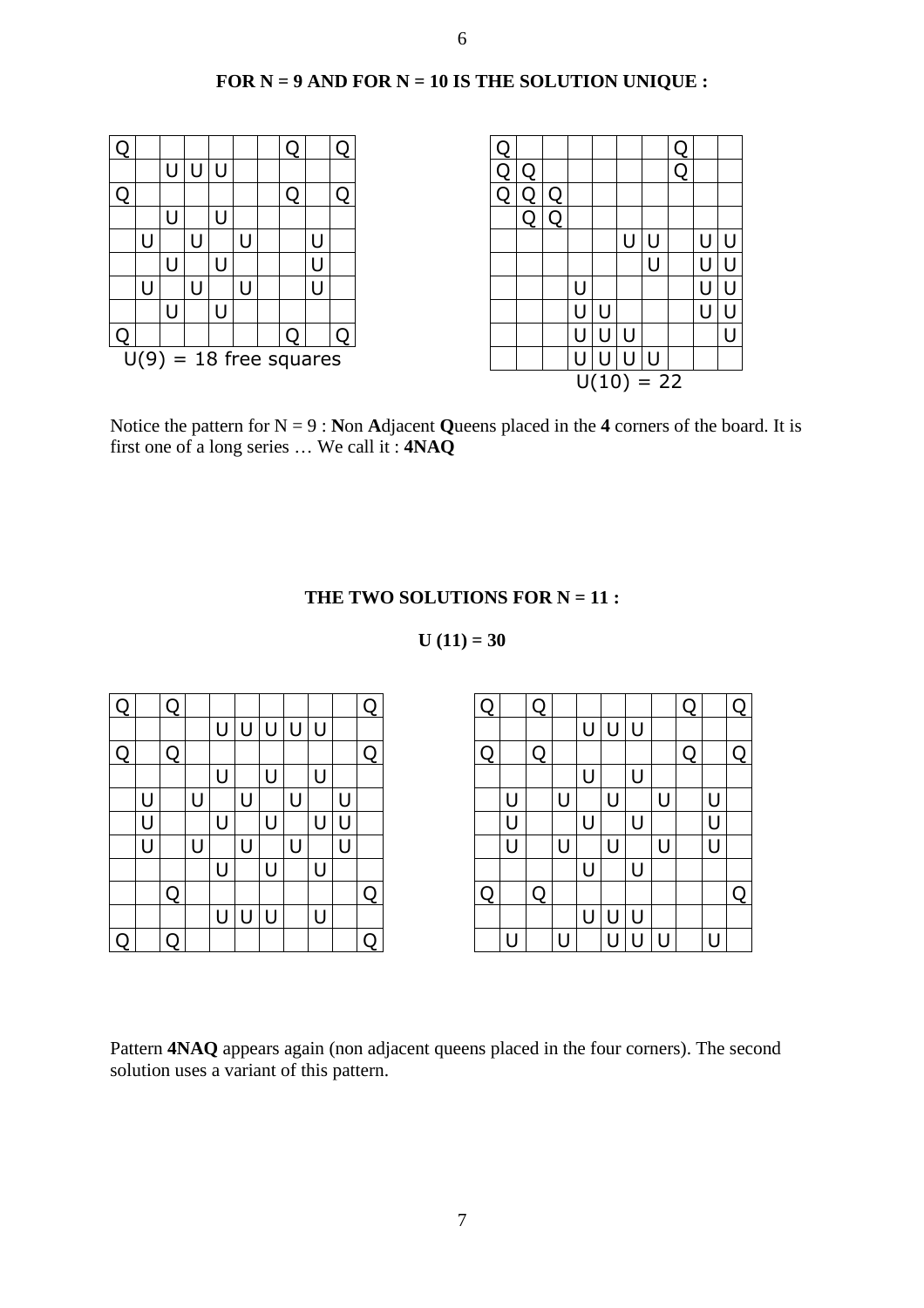# **THE SEVEN SOLUTIONS FOR N = 12 : U(12) = 36**

|          |   |   |   |   |   |   |   |   |    |   |    |  |   |   |   |   |   |   | 2 |   |   |   |   |
|----------|---|---|---|---|---|---|---|---|----|---|----|--|---|---|---|---|---|---|---|---|---|---|---|
| Q        |   |   |   |   |   |   |   |   |    |   |    |  |   |   |   |   |   |   |   |   |   |   |   |
|          | O |   |   |   |   |   |   |   |    | O |    |  | ∩ |   |   |   |   |   |   |   |   |   |   |
|          |   |   |   | U |   |   | U |   |    |   |    |  |   | ∩ |   |   |   |   |   |   |   |   |   |
|          |   | U |   |   | U | U |   |   | U  |   |    |  |   |   |   |   | U |   |   |   |   |   |   |
|          |   | U | U |   |   |   |   | U | IJ |   |    |  |   |   | U |   |   | U | U |   |   | U |   |
|          |   | U | U | U |   |   | U | U |    |   |    |  |   |   | U |   |   |   |   |   | Н | U |   |
|          |   | U | U |   |   |   |   | U | U  |   |    |  |   |   | U | U | U |   |   | U |   | U |   |
|          |   | U |   |   | U | U |   |   | U  |   |    |  |   |   | U | U |   |   |   |   | U | U |   |
|          |   |   |   | U |   | U | U |   |    |   |    |  |   |   | U |   |   | U |   |   |   | U |   |
|          |   |   | U | U | U | U | U | U |    |   |    |  |   |   |   |   | U |   |   |   |   |   |   |
| <u>Q</u> | Q |   |   |   |   |   |   |   |    | ∩ | וז |  |   |   |   | U | U | U | U | U | U |   |   |
| Q        |   |   |   |   |   |   |   |   |    |   |    |  |   |   |   |   |   |   |   |   |   |   | C |

|   |              |   |        |   |   |   |   |   |              |   |   |   |   |   |     |   |        | $\overline{2}$ |   |   |     |   |    |
|---|--------------|---|--------|---|---|---|---|---|--------------|---|---|---|---|---|-----|---|--------|----------------|---|---|-----|---|----|
| Q |              |   |        |   |   |   |   |   |              |   |   |   |   |   |     |   |        |                |   |   |     |   | ∩  |
|   | Q            |   |        |   |   |   |   |   |              | ∩ |   | ∩ |   |   |     |   |        |                |   |   |     | ∩ | ่ว |
|   |              |   |        | U | J |   |   |   |              |   |   |   | ∩ |   |     |   |        |                |   |   |     | Q |    |
|   |              | U |        |   | U | U |   |   | U            |   |   |   |   |   |     | U | U      | U              | U |   |     |   |    |
|   |              | U | U      |   |   |   |   | U | $\mathsf{L}$ |   |   |   |   | U |     |   | U      | U              |   |   | ו ו |   |    |
|   |              | U | U      | U |   |   | U | U | U            |   |   |   |   | U | l l |   |        |                |   | U | U   |   |    |
|   |              | U | $\cup$ |   |   |   |   | U | U            |   |   |   |   | U | Ū   | U |        |                | U | U | U   |   |    |
|   |              | U |        |   | U | U |   |   | U            |   |   |   |   | U | Ū   |   |        |                |   | U | U   |   |    |
|   |              |   |        | U | J | U |   |   |              |   |   |   |   | U |     |   | U      |                |   |   | U   |   |    |
|   |              |   | U      | U | U | U | U | U |              |   |   |   |   |   |     | U | $\cup$ | U              | U |   |     |   |    |
| Q | $\mathbf{C}$ |   |        |   |   |   |   |   |              | ∩ | 0 |   |   |   | U   | U | U      | U              | U | U |     |   |    |
| Q |              |   |        |   |   |   |   |   |              |   | റ |   |   |   |     |   |        |                |   |   |     |   |    |

|                |   |   |   |   | 3 |   |   |   |   |   |    |        |   |   |    |                |   | 4 |
|----------------|---|---|---|---|---|---|---|---|---|---|----|--------|---|---|----|----------------|---|---|
|                |   |   |   |   |   |   |   |   |   |   | r. | $\Box$ |   |   |    | $\overline{O}$ |   |   |
| $\overline{Q}$ | Q |   |   |   |   |   |   |   |   | Q |    |        |   |   |    |                |   | U |
|                |   |   |   | U | U |   | U | U |   |   |    | ┌      |   |   |    | O              |   |   |
|                |   |   |   |   | U | U | U |   | U |   |    |        |   |   |    |                |   | U |
|                |   | U |   |   |   | U |   | U | U |   |    | ∩<br>≺ |   | Q |    | Q              |   |   |
|                |   | U |   |   |   |   | U | U |   |   |    |        |   |   |    |                |   | U |
|                |   | U |   | U |   |   |   | U | U |   |    | ∩      |   |   |    | ∩              |   |   |
|                |   | U | U |   | U |   |   |   | U |   |    |        |   |   |    |                |   | U |
|                |   | U |   | U | U | U |   |   |   |   |    |        | U |   | U  |                | U |   |
|                |   |   | U | U | U | U | U |   |   |   |    |        |   |   |    |                |   | U |
|                | Q |   |   |   |   |   |   |   |   |   | С  |        | U |   | ιı |                | U |   |
|                |   |   |   |   |   |   |   |   |   |   |    |        | H |   | Н  |                |   | U |

|                            |                                                 |   |   |   | ັ |        |   |   |        |   |  |  |   |   |   |   |                          |   | ┱   |   |   |   |   |        |
|----------------------------|-------------------------------------------------|---|---|---|---|--------|---|---|--------|---|--|--|---|---|---|---|--------------------------|---|-----|---|---|---|---|--------|
| Ω                          |                                                 |   |   |   |   |        |   |   |        |   |  |  |   |   |   |   | Q                        |   |     |   |   |   |   |        |
| Q                          | וו                                              |   |   |   |   |        |   |   |        | Q |  |  |   |   |   |   |                          |   | U   |   | U |   | U | $\cup$ |
|                            |                                                 |   |   | U |   |        |   |   |        |   |  |  | Q |   | Q |   | Q                        |   |     |   |   |   |   |        |
|                            |                                                 |   |   |   | U | U      | U |   | U      |   |  |  |   |   |   |   |                          |   | U   |   | U | U | U | U      |
|                            |                                                 | U |   |   |   | U      |   | U | $\cup$ |   |  |  | Q |   | Q |   | Q                        |   |     |   |   |   |   |        |
|                            | U<br>U<br>$\mathsf{U}$<br>U<br>U<br>U<br>U<br>U |   |   |   |   |        |   |   |        |   |  |  |   |   |   | U |                          |   |     |   |   |   |   |        |
|                            | U<br>U<br>Ο<br>U<br>U<br>Q<br>U<br>O            |   |   |   |   |        |   |   |        |   |  |  |   |   |   |   |                          |   |     |   |   |   |   |        |
| U<br>U<br>U<br>U<br>U<br>U |                                                 |   |   |   |   |        |   |   |        |   |  |  |   |   |   |   |                          |   |     |   |   |   |   |        |
|                            |                                                 | U |   | U | U | $\cup$ |   |   |        |   |  |  |   | U |   | U |                          | U |     |   |   | U |   | U      |
|                            |                                                 |   | U | U | U | $\cup$ | U |   |        |   |  |  |   |   |   |   |                          |   |     |   | U |   | U |        |
|                            | ∩                                               |   |   |   |   |        |   |   |        |   |  |  |   |   |   | U |                          | U |     | U |   | U |   | U      |
| Q                          |                                                 |   |   |   |   |        |   |   |        |   |  |  |   | П |   | U |                          |   | ו ו |   | Н |   | U |        |
|                            |                                                 |   |   |   |   |        |   |   |        |   |  |  |   |   |   |   | This pattern "1NAQ" will |   |     |   |   |   |   |        |

be also used for N=22

|   |     |   |   | 5 |   |   |     |    |   |        |   |   |   |   |   |   | 6 |   |   |   |   |  |
|---|-----|---|---|---|---|---|-----|----|---|--------|---|---|---|---|---|---|---|---|---|---|---|--|
|   |     |   |   |   |   |   |     |    |   |        |   |   |   |   |   |   |   |   | Q |   |   |  |
|   |     |   |   |   |   |   |     |    |   |        | Ω | Ω | ∩ |   |   |   |   |   | O |   |   |  |
|   | ( ) | ∩ |   |   |   |   |     |    |   |        |   | Q | O | O |   |   |   |   |   |   |   |  |
| ◠ |     | ∩ |   |   |   |   |     |    |   |        |   |   | Q | Ω |   |   |   |   |   |   |   |  |
|   |     |   |   |   | U | U |     | IJ | U | U      |   |   |   |   |   |   | U |   |   | U | U |  |
|   |     |   |   |   |   | U | l l | IJ | U | U      |   |   |   |   |   |   |   | U |   | U | U |  |
|   |     |   |   |   |   |   | U   | U  | U | U      |   |   |   |   | U |   |   |   |   | U | U |  |
|   |     |   | U |   |   |   |     | U  | U | U      |   |   |   |   | U | U |   |   |   | U | U |  |
|   |     |   | U | U |   |   |     |    | U | U      |   |   |   |   | U | U | U |   |   |   | U |  |
|   |     |   | U | U |   |   |     |    |   | $\cup$ |   |   |   |   | U | U | U | U |   |   |   |  |
|   |     |   | U | U | U | U |     |    |   |        |   |   |   |   | U | U | U | U |   |   |   |  |
|   |     |   | Н | U | U |   |     |    |   |        |   |   |   |   | U |   |   |   |   | U |   |  |

|   |    |   |   |   |              |   |   |   |   |   |   |  |   |   |   |   | 6 |   |   |   |     |   |
|---|----|---|---|---|--------------|---|---|---|---|---|---|--|---|---|---|---|---|---|---|---|-----|---|
| Q |    |   |   |   |              |   |   |   |   |   |   |  |   |   |   |   |   |   | ∩ |   |     |   |
| Q | U  | ∩ |   |   |              |   |   |   |   |   |   |  |   |   |   |   |   |   | ∩ |   |     |   |
| Q | L. | ∩ | ∩ |   |              |   |   |   |   |   |   |  | 0 | Ω |   |   |   |   |   |   |     |   |
|   | Q  | Q | Ω |   |              |   |   |   |   |   |   |  | O | Q |   |   |   |   |   |   |     |   |
|   |    |   |   |   |              | U | U | U | U | U | U |  |   |   |   |   | U | U |   | U | U   |   |
|   |    |   |   |   |              |   | U | U | U | U | U |  |   |   |   |   |   | U |   | U | J   | U |
|   |    |   |   |   |              |   |   | U | U | U | U |  |   |   | U |   |   |   |   | U | ا ، | U |
|   |    |   |   | U |              |   |   |   | U | U | U |  |   |   | U | U |   |   |   | U | U   | U |
|   |    |   |   | U | U            |   |   |   |   | U | U |  |   |   | U |   |   |   |   |   | U   | U |
|   |    |   |   | U | U            | U |   |   |   |   | U |  |   |   | U | U |   |   |   |   |     | U |
|   |    |   |   | U | ل            | U | U |   |   |   |   |  |   |   | U | U |   |   |   |   |     |   |
|   |    |   |   | H | $\mathbf{I}$ | U |   |   |   |   |   |  |   |   | U | U |   |   |   | U |     |   |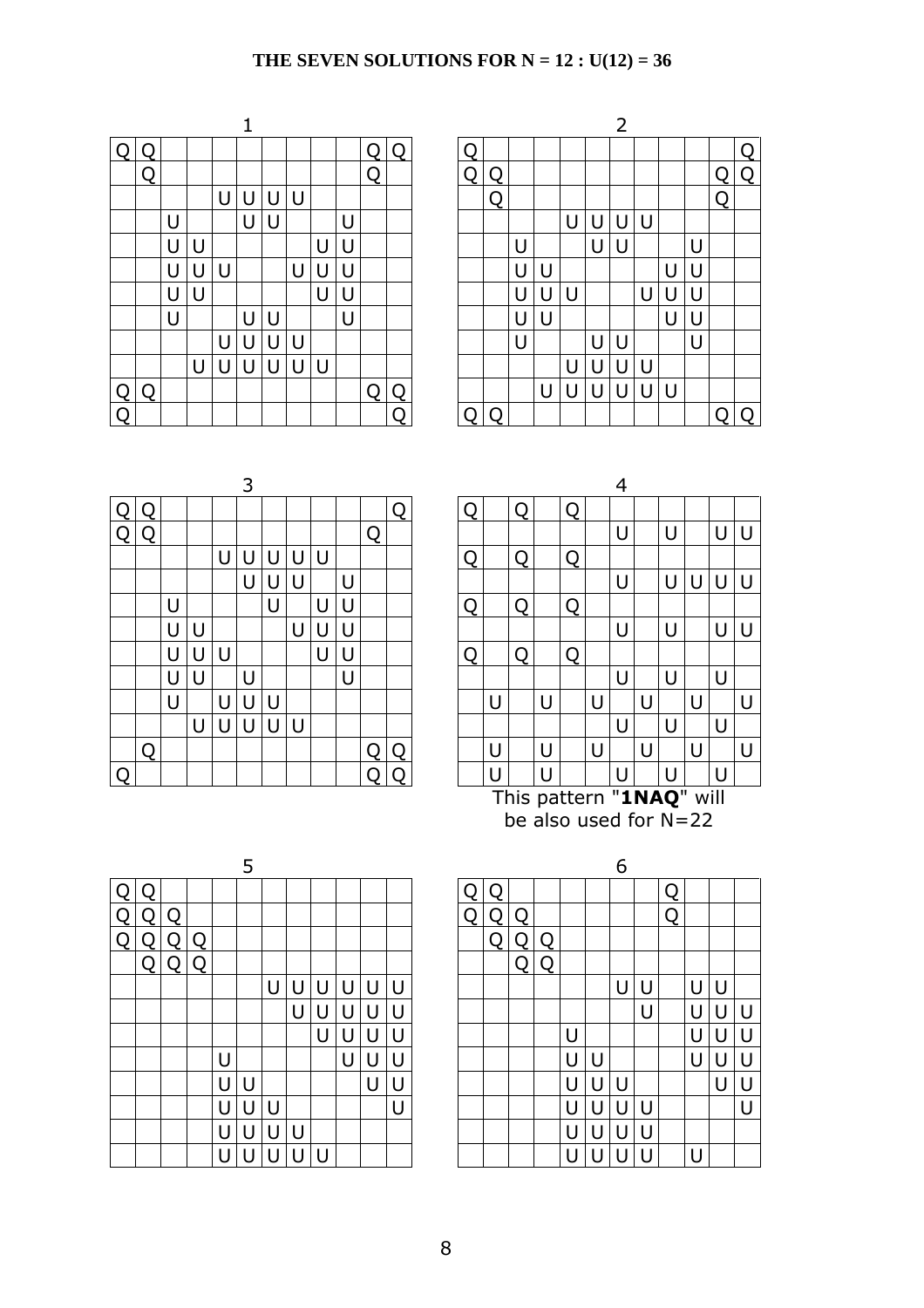| $\bar{\text{Q}}$            | Q |   |   |     |   |   |   |   |                |   |   |
|-----------------------------|---|---|---|-----|---|---|---|---|----------------|---|---|
| $\frac{\text{d}}{\text{Q}}$ | Q | Q |   |     |   |   |   | Q |                |   |   |
|                             | Q | Q |   |     |   |   |   |   |                |   |   |
|                             | Q | Q |   |     |   |   |   |   |                |   |   |
|                             |   |   |   |     |   | Ū | U |   | U              | U |   |
|                             |   |   |   |     |   |   | Ū |   | U              | U | U |
|                             |   |   |   |     |   |   |   |   | Ū              | U | U |
|                             |   |   | U | U   |   |   |   |   | $\overline{U}$ | Ū | Ū |
|                             |   |   | U | U   | U |   |   |   |                | Ū | U |
|                             |   |   | Ū | ו ו | U | Ù |   |   |                |   | П |
|                             |   |   | Ū | U   | U | Ū | U |   |                |   |   |
|                             |   |   | U | U   | U | U | U |   |                |   |   |

Solutions 1,2 and 3 use the pattern : **4AQ** and are symmetrical.

Solution 5 uses the pattern "**4AQ**" : a group of adjacent queens is placed in a corner. These patterns will often repeat in the following.

## **THE SOLUTION FOR**  $N = 13$

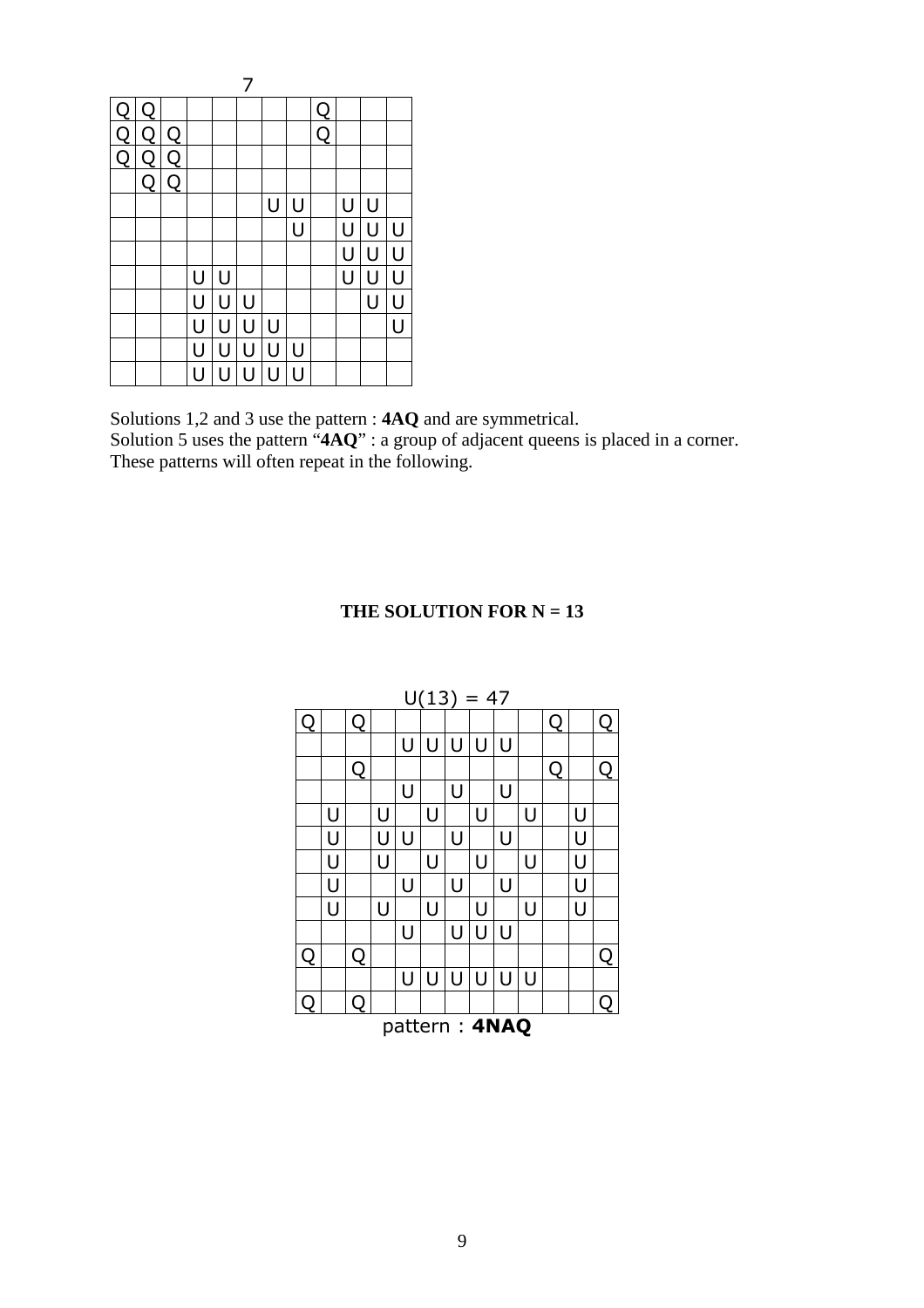## THE FOUR SOLUTIONS FOR  $N = 14$ ;  $U(14) = 56$



Three (of the four) patterns seen before provide optimal solutions for  $N = 14$ : **4NAQ, 1AQ, 4AQ**.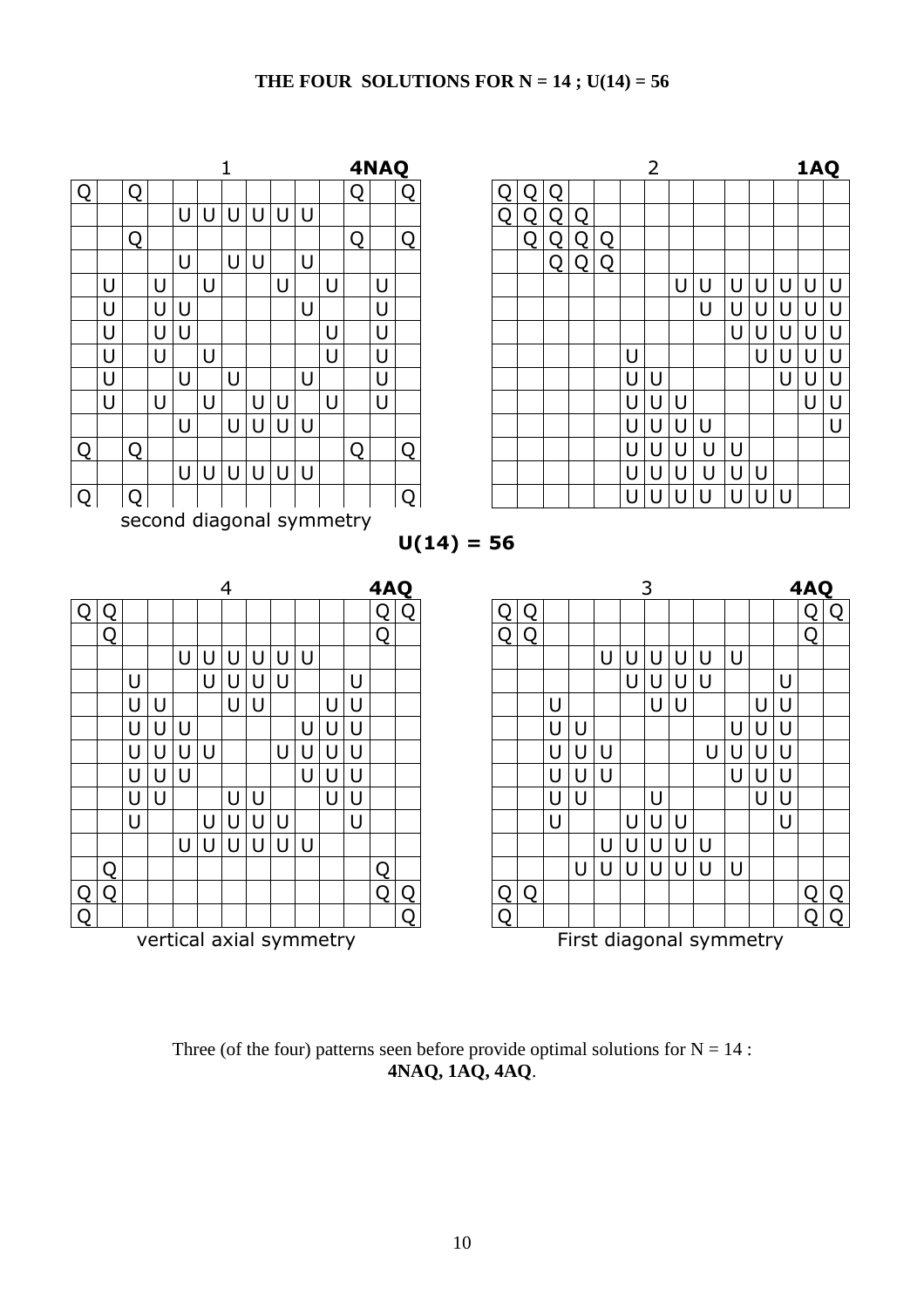It is remarkable that placing 16 queens [4 tetrads of non adjacent queens] in the four corners of the 15 x 15 board (i.e. 16 queens), leaves 72 squares unattacked .

Hence removing one of the four queens from a tetrad (bottom right for example), also leaves 72 free squares. This leads to four placements of 15 queens on the 15 x 15 board, with U(15)  $= 72$  free « basic » squares. But two of these four placements are symmetrical. Finally one obtains 3 independent solutions with removing the queen in position 1, or 2, or 3 below :

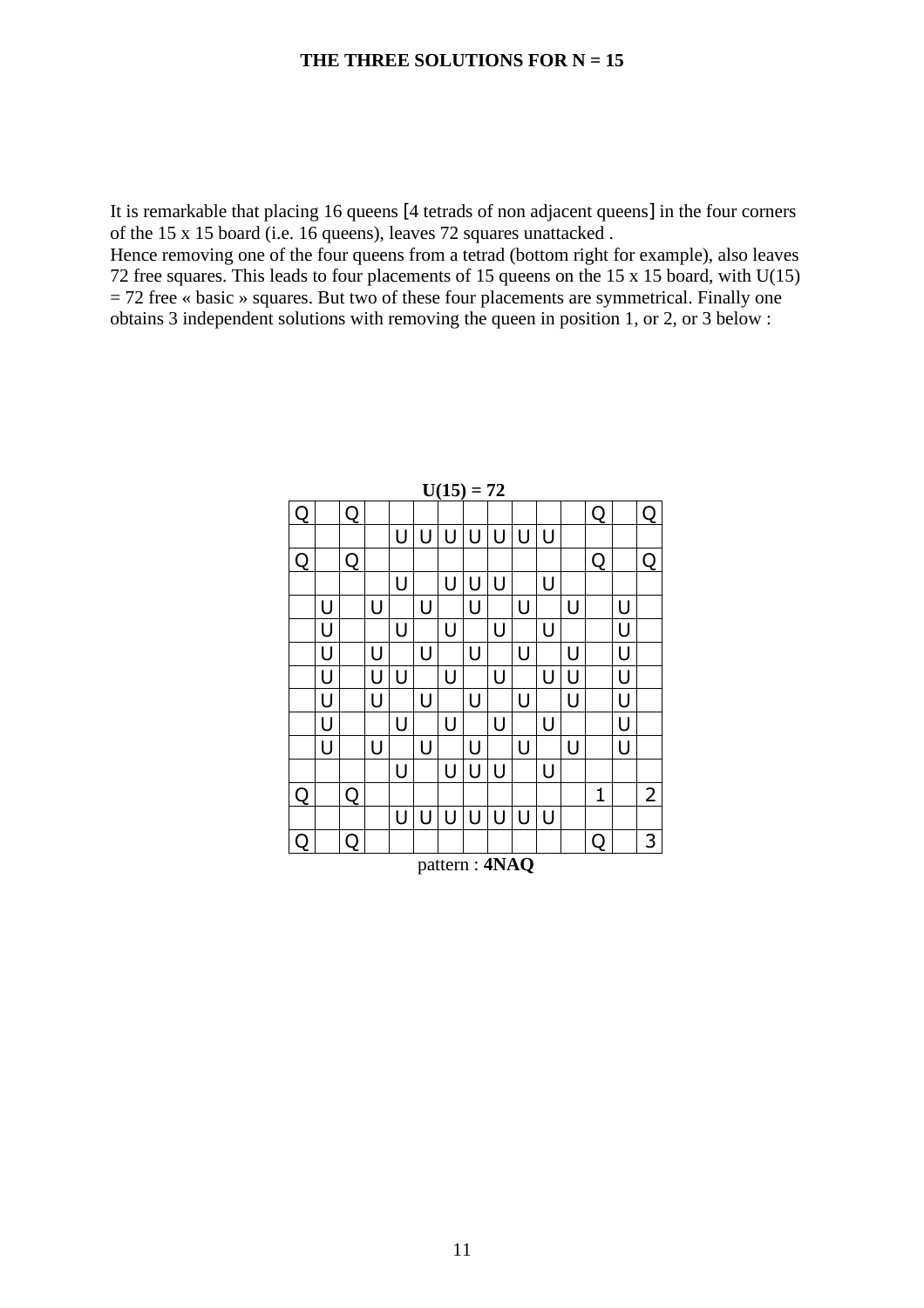#### **THE SOLUTION FOR**  $N = 16$

The optimum placement with  $U(16) = 82$  is unique :



This symmetrical pattern is a variant of **4NAQ**

For  $N \geq 17$ , the following placements of N queens are conjectured to be optimal. So far we have not proved their optimality. We do not know either the numbers of different basic "optimal' placements.

#### **A SOLUTION FOR N = 17**

|   |   |   |   |   |        |   |                              |   | $U(17) = 97$ |   |   |   |   |   |   |   |
|---|---|---|---|---|--------|---|------------------------------|---|--------------|---|---|---|---|---|---|---|
| O |   | Q |   |   |        |   |                              |   |              |   |   |   |   | Q |   | Q |
|   |   |   |   | U | U      | U | U                            | U | U            | U | U | U |   |   |   |   |
| Q |   | Q |   |   |        |   |                              |   |              |   |   |   |   | Q |   | Q |
|   |   |   |   | U |        | U | $\cup$                       | U | U            | U |   | U |   |   |   |   |
|   | U |   | U |   | $\cup$ |   | U                            | U | U            |   | U |   | U |   | U |   |
|   | U |   |   | U |        | U |                              | U |              | U |   | U |   |   | U |   |
|   | U |   | U |   | U      |   | U                            |   | U            |   | U |   | U |   | U |   |
|   | U |   | U | U |        | U |                              | U |              | U |   | U | U |   | U |   |
|   | U |   | U | U | U      |   | U                            |   | U            |   | U | U | U |   | U |   |
|   | U |   | U | U |        | U |                              | U |              | U |   | U | U |   | U |   |
|   | U |   | U |   | U      |   | U                            |   | U            |   | U |   | U |   | U |   |
|   |   |   |   | U |        | U |                              | U |              | U |   | U |   |   | U |   |
|   |   | Q |   |   |        |   |                              |   |              |   |   |   |   |   |   |   |
|   |   |   |   | U |        | U | U                            | U | U            | U |   | U |   |   |   |   |
| Q |   | Q |   |   |        |   |                              |   |              |   |   |   |   | Q |   | Q |
|   |   |   |   | U |        | U | U                            | U | U            | U | U | U |   |   |   |   |
| ∩ |   | Q |   |   |        |   |                              |   |              |   |   |   |   | Q |   | Q |
|   |   |   |   |   |        |   | $D_{\text{atform}}$ : $ANAD$ |   |              |   |   |   |   |   |   |   |

Pattern : **4NAQ**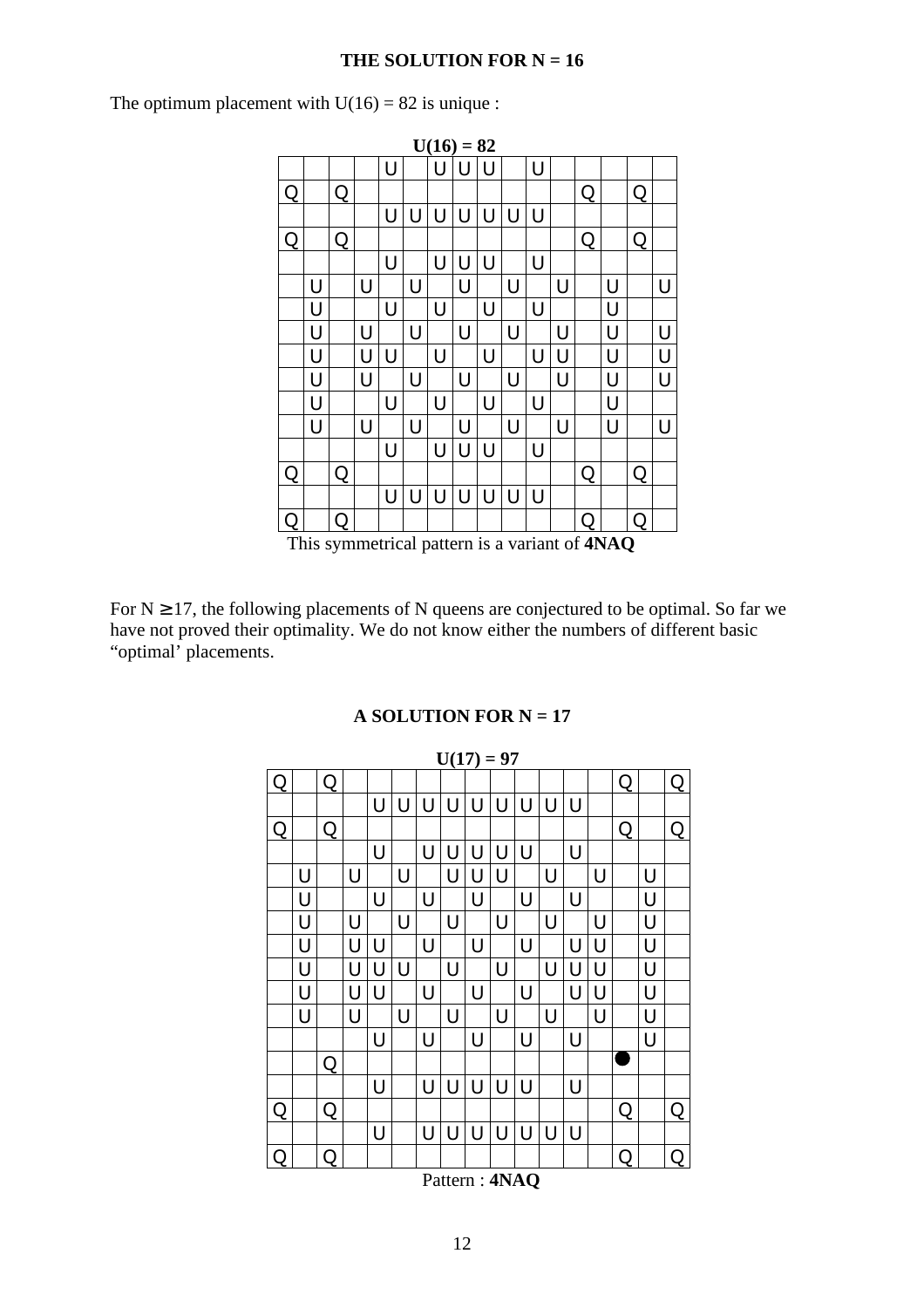N.B : if a queen is placed on the black spot above, and placing the 4 groups of queens in the corners of the 18 x 18 board, the solution obtained is not optimal FOR  $N = 18$ : it gives  $U = 106$ . Below we give two placements with  $U(18) = 111$ , conjectured to be optimal.

# $U(18) = 111$ Q Q Q Q Q Q Q Q  $U|U|U|U|U|U|U|U|U$  U U U U U U U U U <u>u|u|u|u|u| | |u|u<br>|u|u|u|u| | |u|u|u</u> U U U U U U U U U U U U U U U U U U U U U U U U U U U U U U U U U U U U U U U U U U U U U U U U U U U U U U U U U U U U U U U U U U U U U U U  $U|U|U|U|U|U|U|$  | | |U  $U|U|U|U|U|U|U|U$  Q Q Q Q Q Q Q Q | | | | | | | | | | | | | | | | | | Q | Q pattern : **4AQ**

| Q              |   |   |   |                |   |   |   |   |   |   |   |   |   |   |   |   |   |
|----------------|---|---|---|----------------|---|---|---|---|---|---|---|---|---|---|---|---|---|
| $\overline{Q}$ | Q | Q | Q | Q              |   |   |   |   |   |   |   |   |   |   |   |   |   |
|                | Q | Q | Q | $\overline{Q}$ |   |   |   |   |   |   |   |   |   |   |   |   |   |
|                |   | Q | Q | Q              |   |   |   |   |   |   |   |   |   |   |   |   |   |
|                |   |   | Q | Q              |   |   |   |   |   |   |   |   |   |   |   |   |   |
|                |   |   |   |                |   |   |   |   | U | U | U | U | U | U | U | U | U |
|                |   |   |   |                |   |   |   |   |   | U | U | U | U | U | U | U | U |
|                |   |   |   |                | U |   |   |   |   |   | U | U | U | U | U | U | U |
|                |   |   |   |                | U | U |   |   |   |   |   | U | U | U | U | U | U |
|                |   |   |   |                | U | U | U |   |   |   |   |   | U | U | U | U | U |
|                |   |   |   |                | U | U | U | U |   |   |   |   |   | U | U | U | U |
|                |   |   |   |                | U | U | U | U | U |   |   |   |   |   | U | U | U |
|                |   |   |   |                | U | U | U | U | U | U |   |   |   |   |   | U | U |
|                |   |   |   |                | U | U | U | U | U | U | U |   |   |   |   |   | Ū |
|                |   |   |   |                | U | U | U | U | U | U | U | U |   |   |   |   |   |
|                |   |   |   |                | U | U | U | U | U | U | U | U | U |   |   |   |   |
|                |   |   |   |                | U | U | U | U | U | U | U | U | U | U |   |   |   |
|                |   |   |   |                | U | U | U | U | U | U | U | U | U | U | U |   |   |
|                |   |   |   |                |   |   |   |   |   |   |   |   |   |   |   |   |   |

pattern : **1AQ**